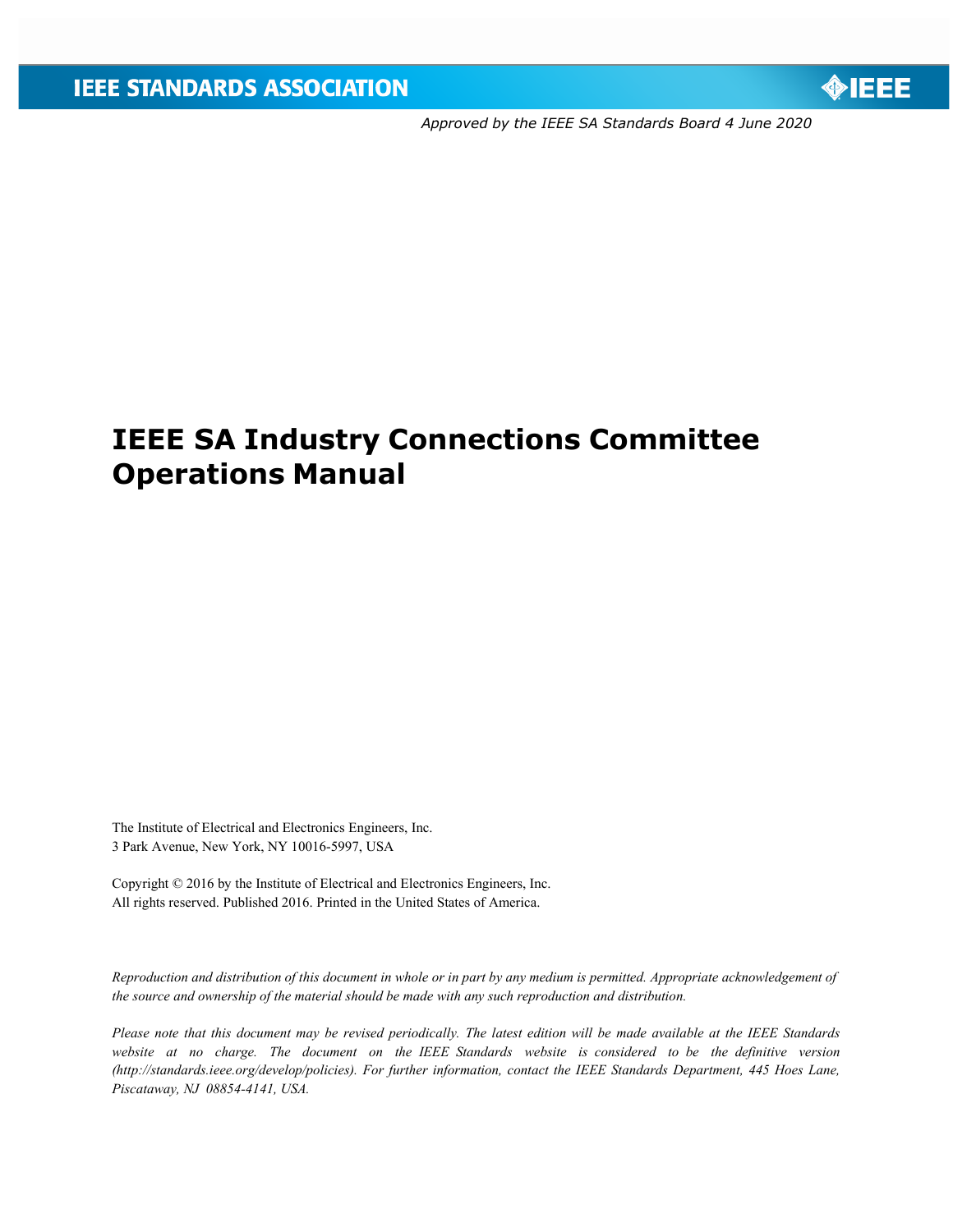# **Contents**

| 1.  |      |                                                                                                                |  |
|-----|------|----------------------------------------------------------------------------------------------------------------|--|
| 2.  |      |                                                                                                                |  |
|     | 2.1. |                                                                                                                |  |
| 3.  |      |                                                                                                                |  |
| 4.  |      |                                                                                                                |  |
|     | 4.1. |                                                                                                                |  |
|     | 4.2. |                                                                                                                |  |
|     | 4.3. |                                                                                                                |  |
|     | 4.4. |                                                                                                                |  |
|     | 4.5. |                                                                                                                |  |
|     | 4.6. |                                                                                                                |  |
| 5.  |      |                                                                                                                |  |
| 6.  |      |                                                                                                                |  |
|     | 6.1. |                                                                                                                |  |
|     | 6.2. |                                                                                                                |  |
|     | 6.3. | Financial Commitment (1000) (1000) (1000) (1000) (1000) (1000) (1000) (1000) (1000) (1000) (1000) (1000) (1000 |  |
|     | 6.4. |                                                                                                                |  |
| 7.  |      |                                                                                                                |  |
| 8.  |      |                                                                                                                |  |
| 9.  |      |                                                                                                                |  |
|     |      |                                                                                                                |  |
|     |      |                                                                                                                |  |
|     | 9.3. |                                                                                                                |  |
| 10. |      |                                                                                                                |  |
|     |      |                                                                                                                |  |
|     |      |                                                                                                                |  |
| 11. |      |                                                                                                                |  |
|     |      |                                                                                                                |  |
|     |      |                                                                                                                |  |
|     |      |                                                                                                                |  |
|     |      |                                                                                                                |  |
| 12. |      |                                                                                                                |  |
| 13. |      |                                                                                                                |  |
| 14  |      | <b>Call for Mediation</b>                                                                                      |  |
| 15. |      |                                                                                                                |  |
| 16. |      |                                                                                                                |  |
| 17. |      |                                                                                                                |  |
| 18. |      | Maintenance and Modification of the IEEE SA Industry Connections Committee                                     |  |
|     |      |                                                                                                                |  |
| 19. |      | Interpretations of the IEEE SA Industry Connections Committee Operations                                       |  |
|     |      |                                                                                                                |  |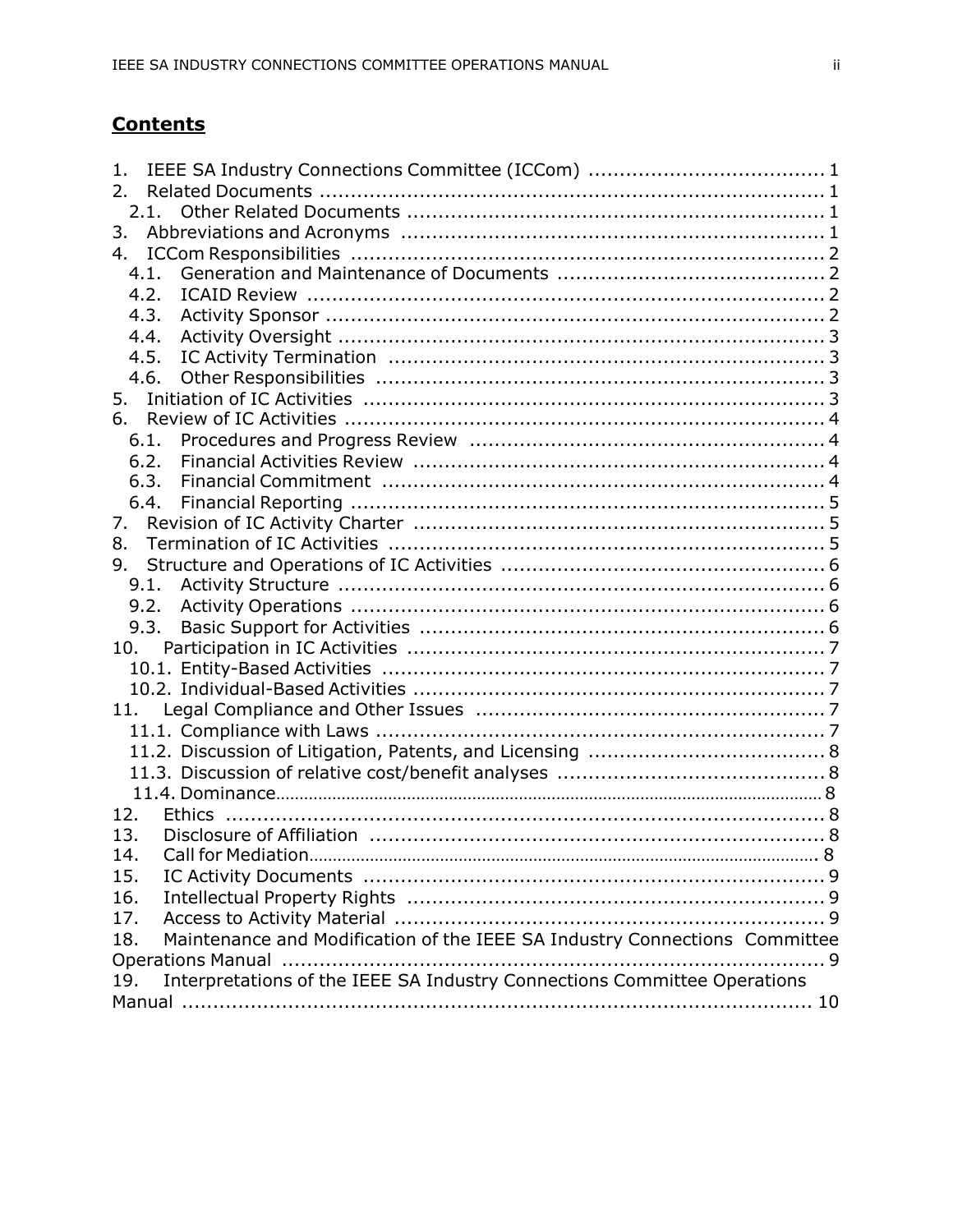### <span id="page-2-0"></span>**1. IEEE SA Industry Connections Committee (ICCom)**

The IEEE Standards Association (IEEE SA) Industry Connections Committee (ICCom) is a standing committee of the IEEE SA Board of Governors, as specified in subclause 5.8 of the *IEEE SA Operations Manual*. The details of ICCom's responsibilities and procedures beyond those specified in the *IEEE SA Operations Manual* are specified in this document. Additionally, this document also addresses some universal policies and procedures which are to be followed by groups which are undertaking Industry Connections (IC) activities.

ICCom is responsible for ensuring that proposed Industry Connections (IC) activities are within the scope and purpose of the IEEE, and for reviewing the progress and deliverables of IC activities. ICCom examines Industry Connections Activity Initiation Documents (ICAIDs) and makes recommendations to the responsible committee of the IEEE SA Board of Governors regarding their approval. ICCom also makes recommendations to the responsible committee of the IEEE SA Board of Governors regarding the termination of IC activities.

Industry Connections activities provide an efficient environment for building consensus and developing many different types of shared results. Such activities may complement, supplement, or be precursors of IEEE Standards projects, but they do not themselves develop IEEE standards.

### <span id="page-2-1"></span>**2. Related Documents**

The following documents are essential elements of the operations of ICCom and are hereby incorporated in this operations manual. In the event of a conflict between reference documents, the hierarchy of documents shall be as listed below.

*IEEE Policies.*

*IEEE Standards Association Operations Manual*.

*IEEE SA Industry Connections Committee Operations Manual* (this document).

*IEEE SA Industry Connections Activity Initiation Document (ICAID)* form.

*IEEE SA Industry Connections Activity Policies and Procedures (Entity-Based/Individual-Based)* templates.

*Robert's Rules of Order, Newly Revised* (current edition).

### <span id="page-2-2"></span>**2.1. Other Related Documents**

Additional direction, reference documents and other material useful in the conduct of IC activities and ICCom operations can be found on the Industry Connections Program web site: standards.ieee.org/industryconnections.

# <span id="page-2-3"></span>**3. Abbreviations and Acronyms**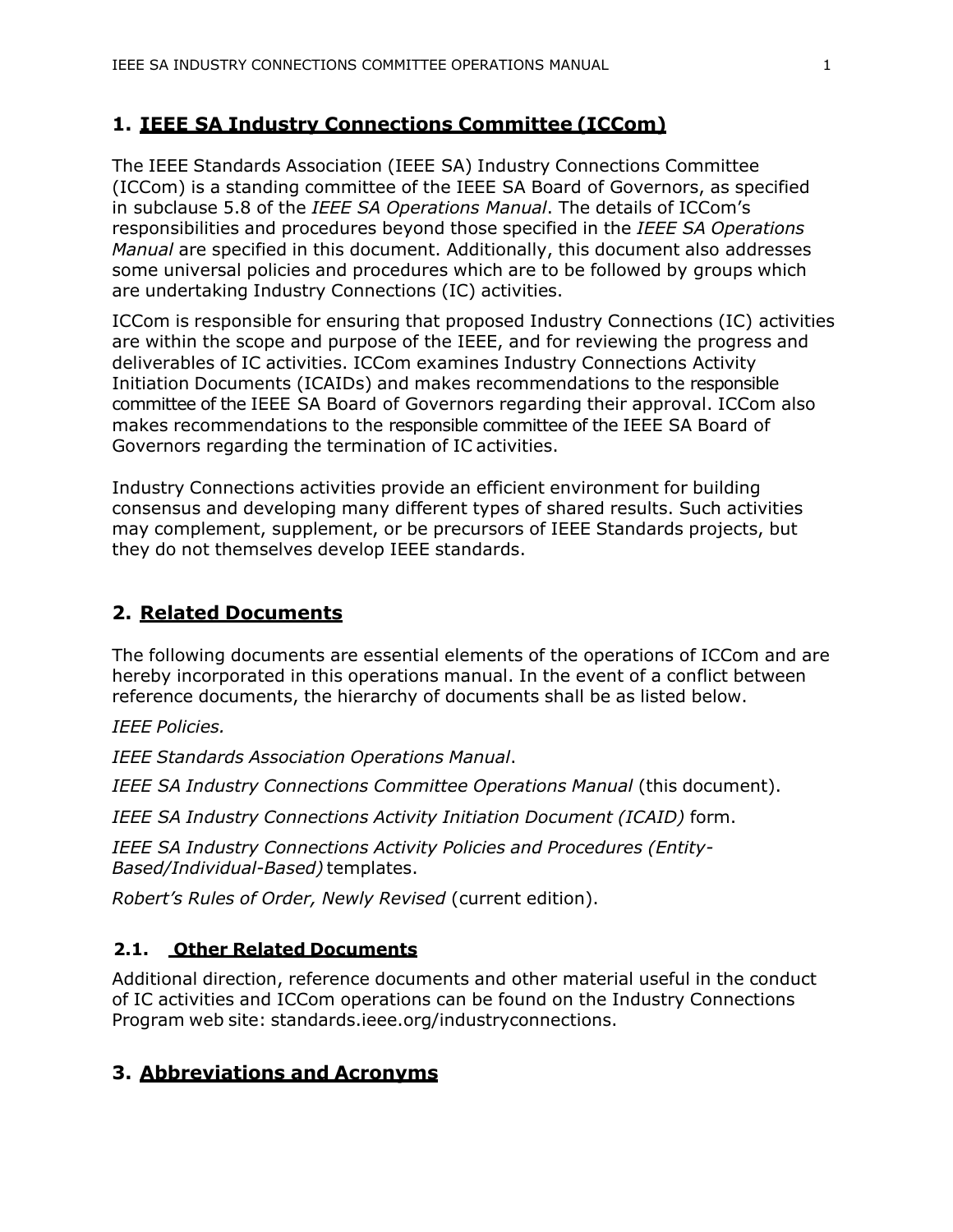**Activity Event** or **Event:** A technical or educational gathering of the IC activity members and non-members. Attendees generally pay to attend events. Events are typically self-supporting and frequently generate a surplus.

**Activity Meeting** or **Meeting:** An assembly of the IC activity members and invited guests to work on the activity's goals and deliverables. These meetings operate on a break-even basis and are not operated to generate a surplus in the long term.

**IC:** Industry Connections

**ICAID:** Industry Connections Activity Initiation Document

**ICCom:** IEEE SA Board of Governors Industry Connections Committee

**IEEE:** The Institute of Electrical and Electronics Engineers, Incorporated

**IEEE SA:** The Institute of Electrical and Electronics Engineers Standards Association

**ISTO:** IEEE Industry Standards and Technology Organization

# <span id="page-3-0"></span>**4. ICCom Responsibilities**

In general, ICCom shall be responsible for all actions and activities related to its operation, and all IC activities operating under its authority. Those responsibilities shall include, but not be limited to, the following:

# <span id="page-3-1"></span>**4.1. Generation and Maintenance of Documents**

ICCom shall generate and maintain the governance documents, IC activity templates, and other such documents as ICCom requires for the effective and consistent operation of ICCom and its associated activities. Documents that require approval by the responsible committee of the IEEE SA Board of Governors shall be submitted to that body for appropriate action.

# <span id="page-3-2"></span>**4.2. ICAID Review**

ICCom shall review all Industry Connections Activity Initiation Documents (ICAIDs) for proposed new activities, and requests for revisions to previously approved ICAIDs, and make recommendations to the responsible committee of the IEEE SA Board of Governors regarding their approval.

At the time an ICAID is submitted for approval, any known previously Published material, as defined in subclause 7.1 of the *IEEE SA Standards Board Bylaws*, and/or Public Domain material intended for inclusion in the proposed Industry Connections Work Product shall be identified on the ICAID. The Chair of an Industry Connections activity is responsible for obtaining written permission to use all previously Published material prior to inclusion of the material in an Industry Connections Work Product.

# <span id="page-3-3"></span>**4.3. Activity Sponsor**

For an IC activity which does not operate under the sponsorship of a committee in IEEE SA or other IEEE operational unit (OU), ICCom shall serve as the IEEE sponsoring committee of that activity.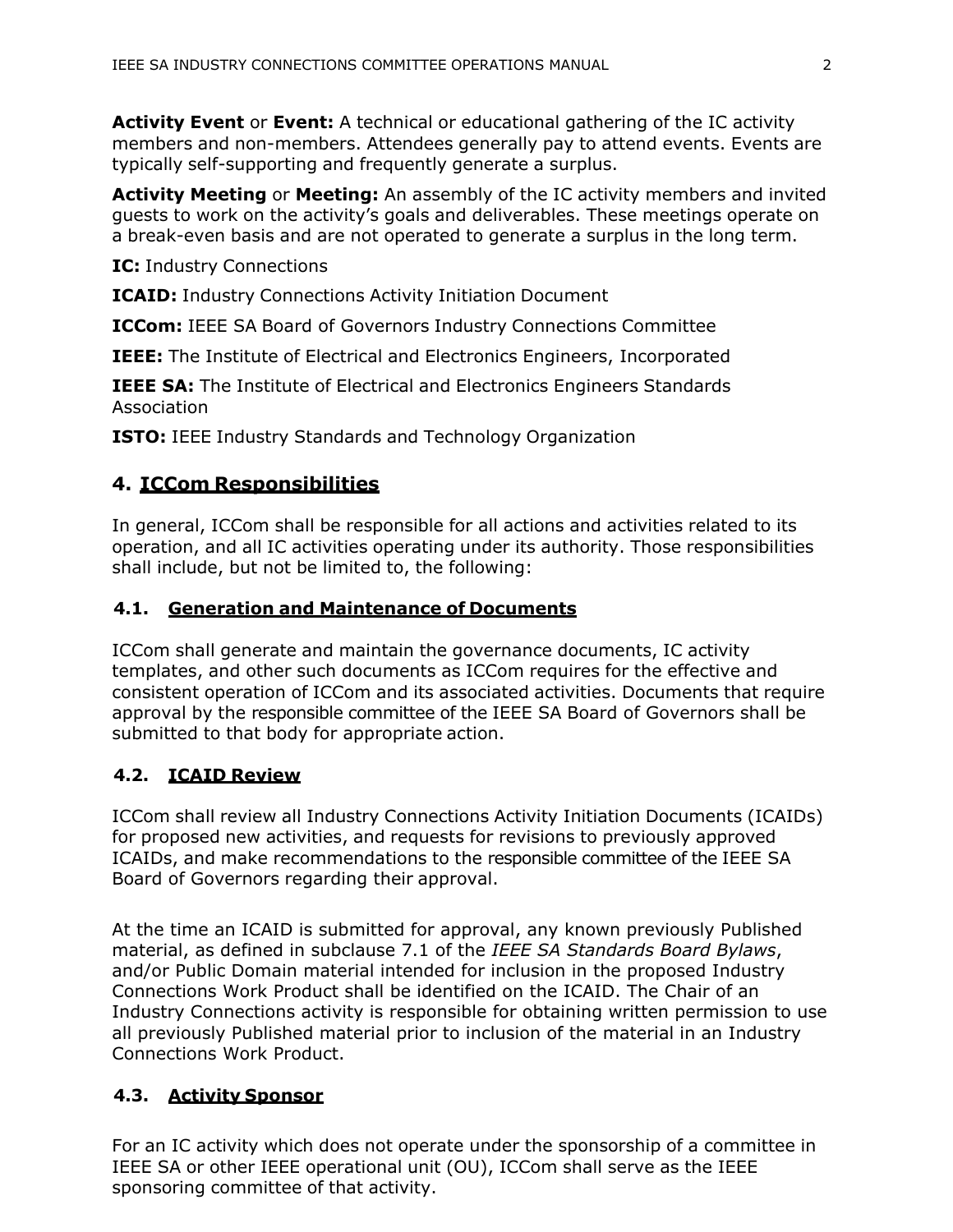### <span id="page-4-0"></span>**4.4. Activity Oversight**

ICCom shall periodically review compliance with the applicable procedures and the progress towards deliverables of approved IC activities with respect to the purpose, timeframe, and deliverables stated in their associated ICAIDs, and make recommendations to the activity Chairs and to the responsible committee of the IEEE SA Board of Governors regarding revisions of the ICAIDs or termination of activities.

When requested, ICCom shall provide summary progress reports to the responsible committee of the IEEE SA Board of Governors.

### <span id="page-4-1"></span>**4.5. IC Activity Termination**

ICCom shall review all requests from activity Chairs to terminate their approved IC activities, and shall make recommendations to the responsible committee of the IEEE SA Board of Governors regarding the approval of such requests.

In the event that ICCom, without request from the activity Chair, determines that an activity should be terminated, ICCom shall take appropriate actions to notify the activity Chair and recommend termination to the responsible committee of the IEEE SA Board of Governors.

#### <span id="page-4-2"></span>**4.6. Other Responsibilities**

ICCom shall perform other tasks and duties as identified in ICCom reference documents (ICAID form, IC Activity Policies and Procedures templates), as amended from time to time, as well as any tasks and duties that may be assigned to ICCom by direction of the responsible committee of the IEEE SA Board of Governors.

### <span id="page-4-3"></span>**5. Initiation of IC Activities**

The procedure for initiating a new IC activity begins with the submission of a completed ICAID to the ICCom Administrator. The ICAID form, along with the instructions for completing and submitting it, shall be available on the IC Program web site (standards.ieee.org/industryconnections).

The ICCom Administrator shall assign a unique IC Activity Number to each new ICAID using the following:

Numbering Scheme: ICyy-nnn

yy – Last two digits of year nnn – 3-digit count of new ICAIDs submitted in year yy (001-999)

The ICCom Administrator shall notify ICCom of each new ICAID. A review of each new ICAID shall be scheduled within 30 days from the time it is received by the ICCom Administrator. The primary contact(s) listed on the ICAID for a proposed activity shall be invited to attend the ICCom review meeting, and may present their proposal at that meeting.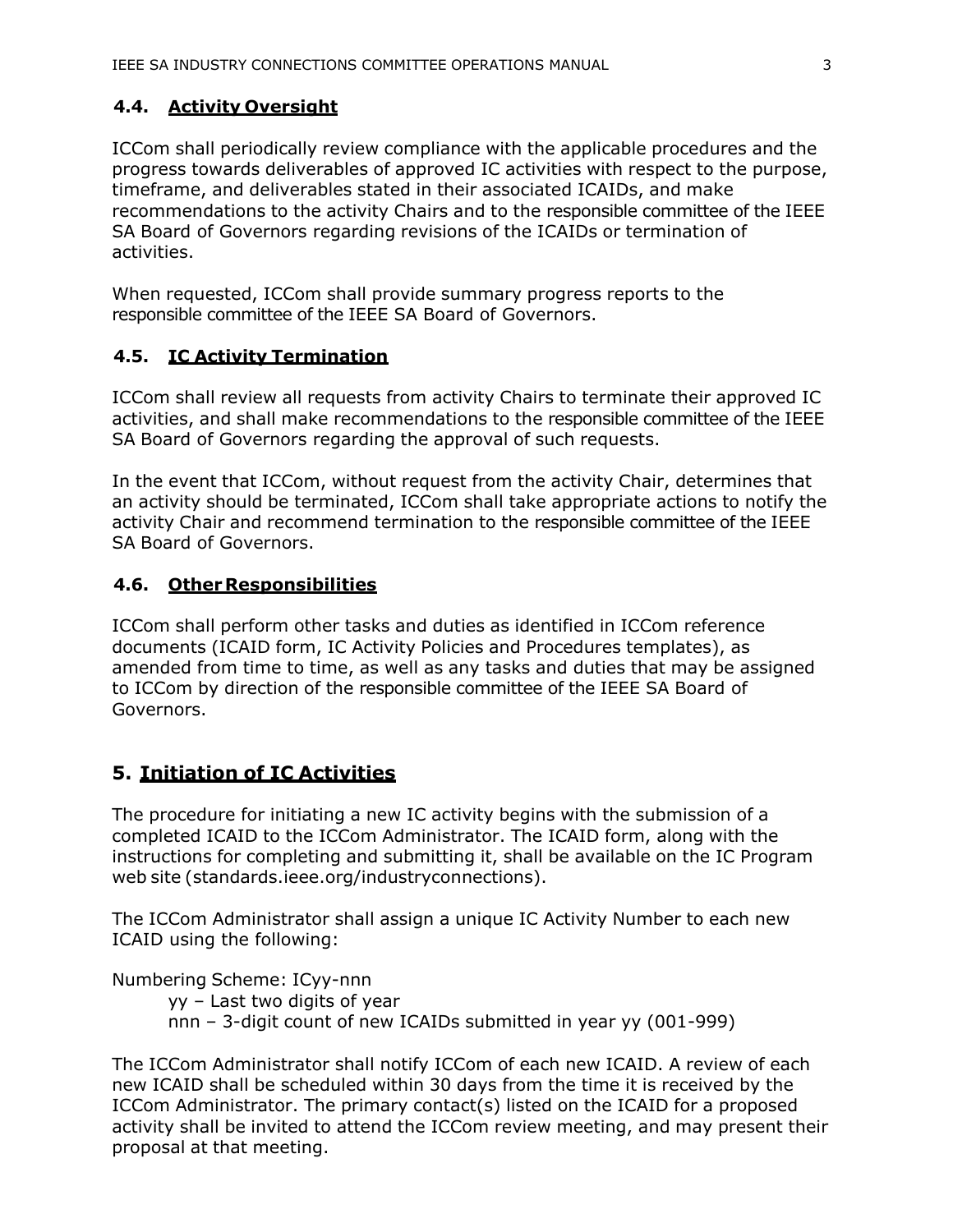Following the review of each new ICAID, ICCom shall make a recommendation to the responsible committee of the IEEE SA Board of Governors regarding its approval. A proposed IC activity shall become an approved activity upon approval of the ICAID by the responsible committee of the IEEE SA Board of Governors. Continuous processing through electronic technologies may be used to expedite the approval process. Following approval, the ICCom Administrator shall enter the ICAID in the list of Approved Activities, which shall be accessible from the IC Program web site.

In the event that an ICAID is not approved by ICCom, ICCom may appoint an advisor/mentor to work with the submitter to determine the most appropriate course of action.

ICCom may assign an IEEE SA advisor to guide the progress and processes of an approved activity, if the activity does not already have a sufficiently knowledgeable participant. The advisor may be an IEEE SA staff member supporting ICCom or a knowledgeable volunteer.

### <span id="page-5-0"></span>**6. Review of IC Activities**

ICCom shall determine the appropriate level and schedule of review for each IC activity, which shall occur no less than once per calendar year.

#### <span id="page-5-1"></span>**6.1. Procedures and Progress Review**

For each review, ICCom shall request from the activity Chair a report on the procedures and progress of the activity. Based on the activity Chair's report, ICCom may request further information from the Chair.

At the request of the responsible committee of the IEEE SA Board of Governors, or at the request of ICCom with the responsible committee of the IEEE SA Board of Governor's approval, ICCom shall provide reviews of selected activities to highlight and report on the responsible committee of the IEEE SA Board of Governors agenda.

### <span id="page-5-2"></span>**6.2. Financial Activities Review**

ICCom shall perform a review of all IC program financial activities specified in the program ICAID, regardless of project financial ownership or sponsorship scenarios. Reviews shall occur at least semi-annually with additional reviews at the discretion of the ICCom Chair. Reviews shall be to verify that the process is being followed as identified in the approved ICAID, IC Activity Policies and Procedures, and/or any sponsoring committee policies and procedures under which the IC activity may be operating.

### <span id="page-5-3"></span>**6.3. Financial Commitment**

Any proposed or anticipated activity which may lead to financial/contractual obligations to the IEEE SA, (such as conferences, hotel commitments, publications,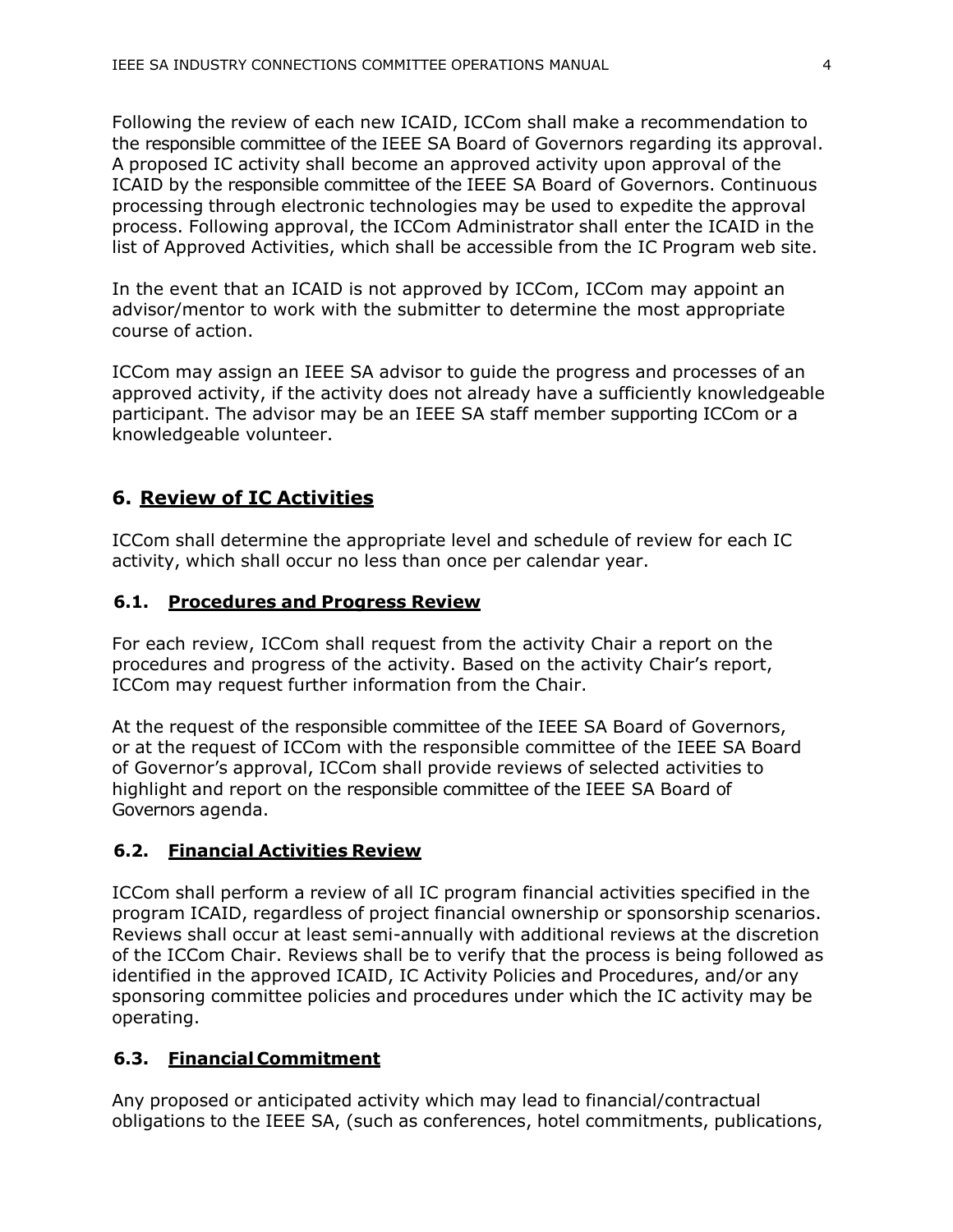legal counsel, etc.) shall be indicated on the activity's ICAID for ICCom's review prior to making a commitment to incur any obligations.

If the activity sponsor believes a financial obligation is necessary for an activity's operations, such financial obligations shall be indicated on the activity's ICAID for ICCom's review.

If any funding request is being made to the IEEE SA that is not being covered in the ICAID then that request for approval shall be made to the ICCom Chair at least 30 days prior to making a commitment to incur any obligations.

### <span id="page-6-0"></span>**6.4. Financial Reporting**

For IC activities sponsored by ICCom, financial reporting shall be made by the activity to ICCom as required by IEEE SA, in order to ensure that the activity adheres to the IEEE Financial Operations Manual, and subclause 5.1.3 "IEEE Standards and Industry Connections meetings" of the IEEE SA Operations Manual.

### <span id="page-6-1"></span>**7. Revision of IC Activity Charter**

In the event that it becomes necessary to revise the charter of an IC activity, the activity Chair shall submit a revised ICAID to the ICCom Administrator prior to embarking on the revised charter. Revision of the charter can be initiated in one or more of three possible ways:

- o At the request of ICCom
- o At the request of the activity sponsor
- $\circ$  At the request of the Chair as a result of the activity member actions as outlined in the activity policies and procedures

The procedure for submitting a revised ICAID and subsequent processing and review shall be the same as that for a new ICAID as described in [§5](#page-4-3) above.

### <span id="page-6-2"></span>**8. Termination of IC Activities**

Termination of an IC activity requires the approval of the responsible committee of the IEEE SA Board of Governors. Requests to terminate an activity will be considered by ICCom, and, if approved, will be placed as a recommendation to terminate on the responsible committee of the IEEE SA Board of Governors consent agenda for action. A request to ICCom to consider termination of an activity can be made in one of the following manners:

- o At the discretion of an ICCom member
- o At the request of the activity sponsor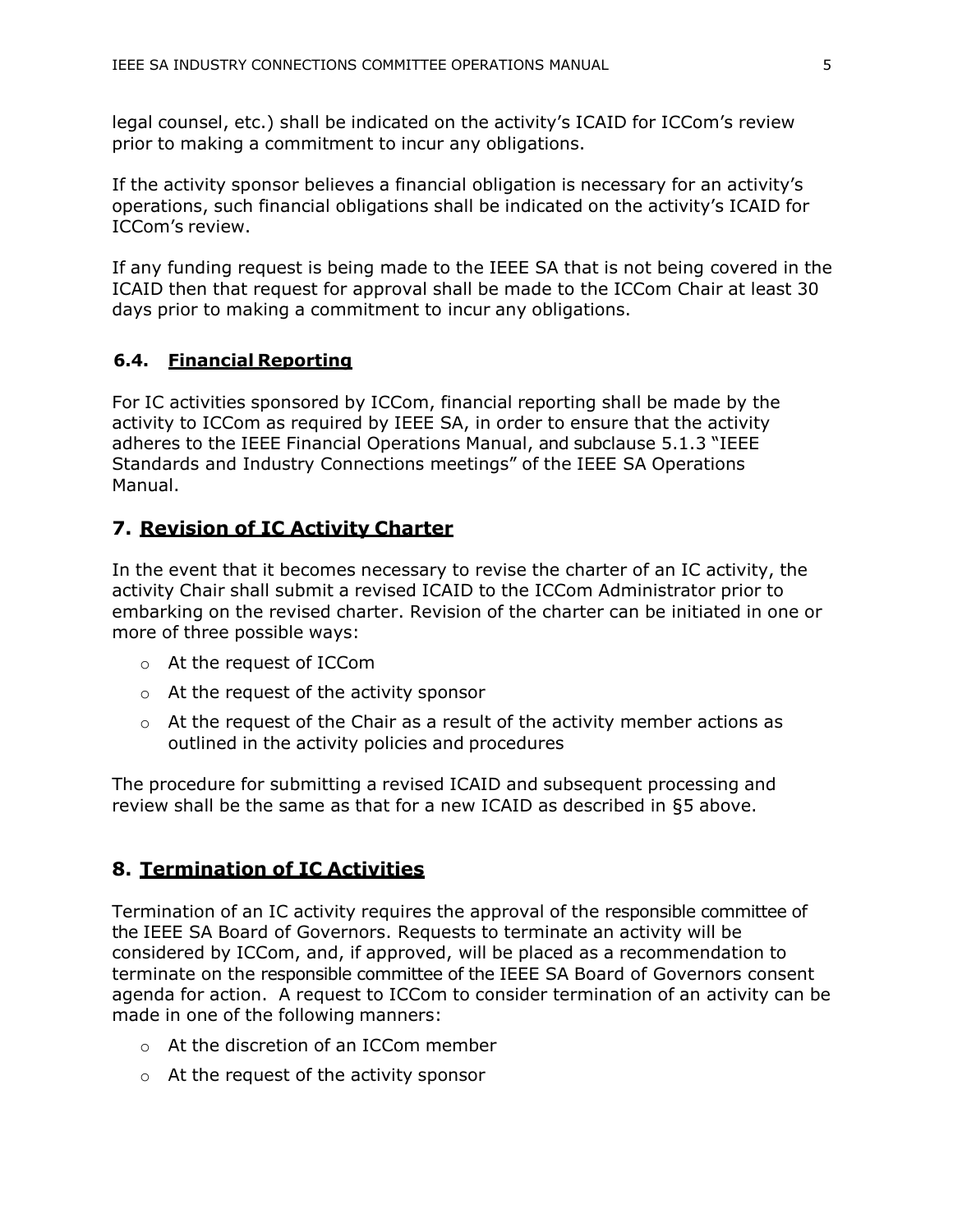$\circ$  At the request of the Chair as a result of activity member proceedings as stated in the activity policies and procedures

Termination of an IC Activity is effective upon approval by the responsible committee of the IEEE SA Board of Governors. In the event that a request by the sponsor or the activity Chair is not recommended by ICCom to the responsible committee of the IEEE SA Board of Governors, or the responsible committee of the IEEE SA Board of Governors votes to not honor the request to terminate, ICCom shall meet with the sponsor and/or the activity Chair to discuss an appropriate course of action.

### <span id="page-7-0"></span>**9. Structure and Operations of IC Activities**

### <span id="page-7-1"></span>**9.1. Activity Structure**

An IC activity shall be either entity-based or individual-based corresponding to the definitions for standards activity as defined in subclause 5.2 of the *IEEE SA Standards Board Bylaws*. Declaration of entity- or individual-based operation shall be made in the ICAID and, if applicable, the Policies and Procedures manual of the IC activity.

### <span id="page-7-2"></span>**9.2. Activity Operations**

For IC activities operating under a sponsoring committee in the IEEE SA or other IEEE operational unit (OU), the policies and procedures (P&Ps) of that committee or OU may apply, subject to ICCom approval. If after that approval, those P&Ps are revised then the IC activity shall immediately submit those revised P&Ps to ICCom for approval for use.

For activities in which ICCom is the sponsoring committee or where the sponsoring committee or OU does not have applicable documents, policies and procedures shall be developed from the baseline *Industry Connections Activity Policies and Procedures*. Policies and procedures developed specifically for an IC activity must be submitted within three (3) months of approval of the ICAID. If an IC activity revises its P&Ps, the IC activity shall immediately submit those revised P&Ps to ICCom for review and approval.

IC activities shall avoid development of work products that should be undertaken through the IEEE SA PAR/Standards Development process or the ISTO process.

#### <span id="page-7-3"></span>**9.3. Basic Support for Activities**

The IEEE SA shall provide the following basic level of support to all Industry Connections activities at no charge to participants. Additional support services are available for a fee.

- Assignment of IEEE SAadvisor/mentor
- Assistance with creation and approval of the Activity Initiation Document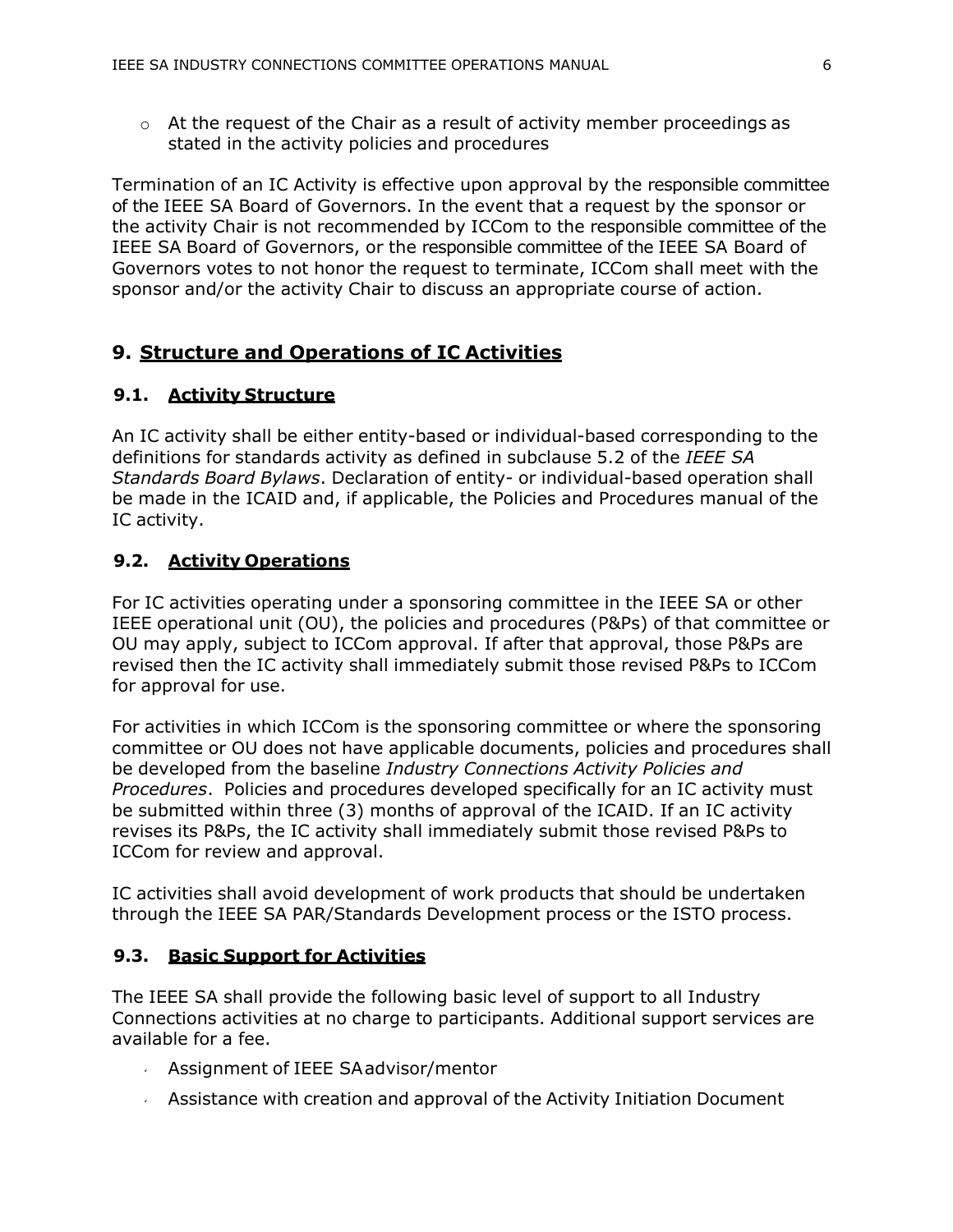(ICAID)

- Assistance with the creation of policies  $&$  procedures (P&P)
- $\sim$  Assistance with the election of activity officers
- $\sim$  Advise activity Chair on establishment of a work plan
- **Establishment of a collaboration workspace, email reflector, and public** website for the activity
- Announcement at/near beginning of IC activity
- One media announcement per year upon completion of major deliverables
- $\sqrt{a}$  Guidance on publication of documents through IEEE
- Guidance on startup of IEEE SA standards projects
- Administration of added fee services (e.g., secretariat services, technical writing, workshops), including:
	- o Facilitate selection of serviceproviders
	- o Manage contracts and negotiatefees
	- o Deliverables and payments scheduleoversight
	- o Activity member/sponsor fee collection and distribution

# <span id="page-8-0"></span>**10. Participation in IC Activities**

IC activities shall operate in a manner that adheres to the principles of openness and transparency.

# <span id="page-8-1"></span>**10.1. Entity-BasedActivities**

Participation in entity-based activities shall be limited to entities (e.g., corporations, government agencies, academic institutions, trade associations) as defined in subclause 5.2 of the *IEEE SA Standards Board Bylaws*. In the event that a question arises regarding the eligibility of an entity to be an Activity Member, the final determination shall be made by ICCom.

Non-voting Individual Subject Experts (advisors) are permitted, at the discretion of the activity Chair.

# <span id="page-8-2"></span>**10.2. Individual-BasedActivities**

Participation in individual-based activities shall be open to all individuals as defined in subclause 5.2 of the *IEEE SA Standards Board Bylaws*.

# <span id="page-8-3"></span>**11. Legal Compliance and Other Issues**

# <span id="page-8-4"></span>**11.1. Compliance with Laws**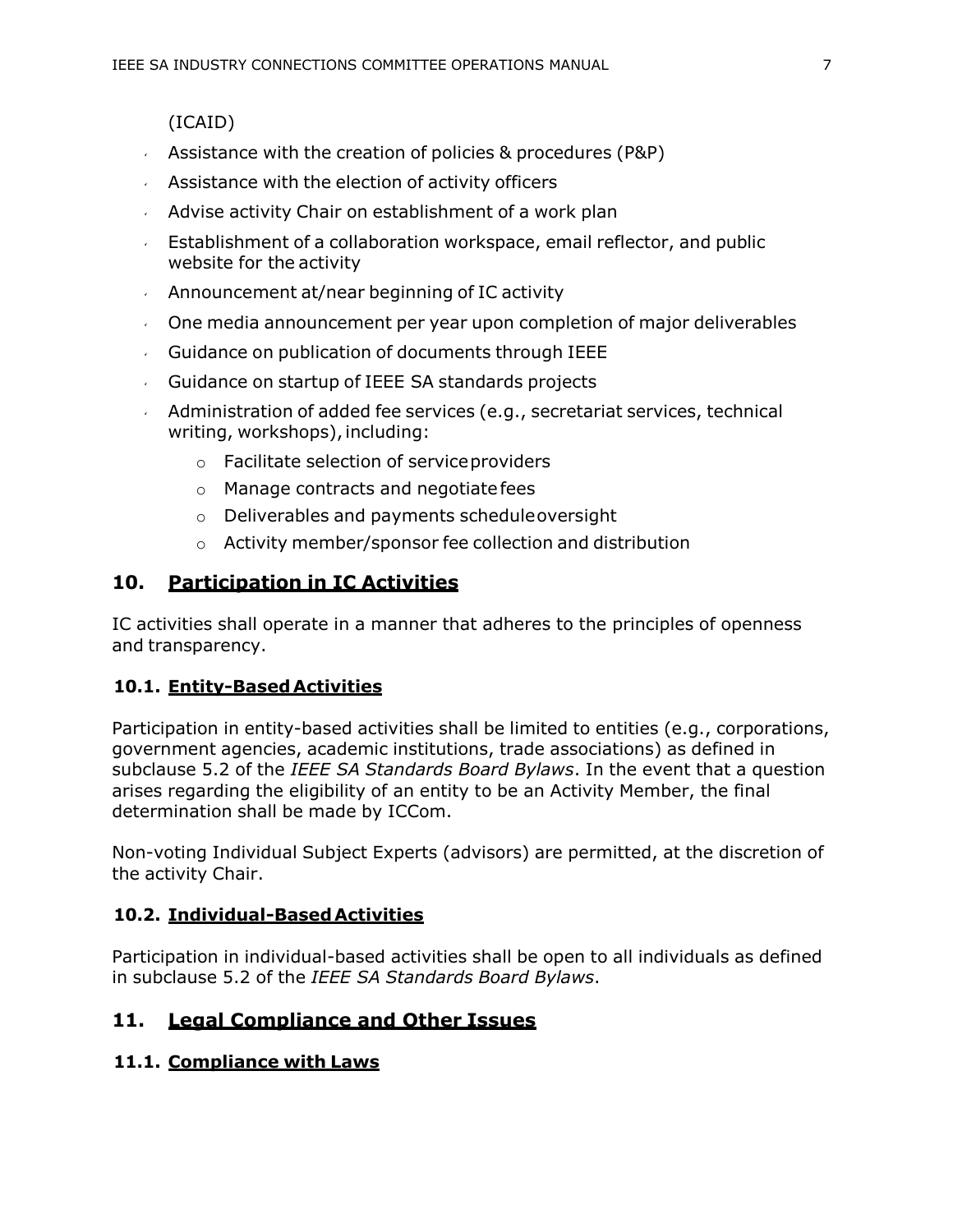All activity meetings shall be conducted in compliance with all applicable laws, including antitrust and competition laws. In the course of activity work product development, participants shall not engage in fixing product prices, allocating customers, dividing sales markets, or other conduct that violates antitrust or competition laws.

### **11.2. Commercial Terms and Conditions**

Provisions involving business relations between buyer and seller such as guarantees, warranties, and other commercial terms and conditions shall not be included in an IEEE Industry Connections Work Product (IEEE SA Standards Board Bylaws clause 7.1), except for provisions approved by the IEEE in connection with the sale or license of the IEEE Industry Connections Work Product by the IEEE or by an agent authorized by the IEEE. While an Industry Connections Work Product may contain references to products, services, or companies, an Industry Connections Work Product shall not endorse or appear to endorse any particular products, services, or companies.

### <span id="page-9-0"></span>**11.3. Discussion of Litigation, Patents, and Licensing**

No discussions or other communications regarding the following topics shall occur during IC activity meetings or other duly authorized IC activities:

- $\sqrt{ }$  The status or substance of ongoing or threatened litigation
- $\sim$  The essentiality, interpretation, or validity of patent claims
- Specific patent license terms or other intellectual property rights

### <span id="page-9-1"></span>**11.4. Discussion of relative cost/benefit analyses**

When comparing different technical approaches in activity work product development, participants may discuss the relative costs (in terms for example, of percentage increases or decreases) of different proposed technical approaches in comparison with the relative technical performance increases or decreases of those proposals. Technical considerations should be the main focus of discussions in the work product development activities.

### **11.5 Dominance**

Industry Connections activities shall not be dominated by any individual(s) or organization(s).

Dominance is normally defined as the exercise of authority, leadership, or influence by reason of superior leverage, strength, or representation to the exclusion of fair and equitable consideration of other viewpoints. Dominance can also be defined as the exercise of authority, leadership, or influence by reason of sufficient leverage, strength, or representation to hinder the progress of any IEEE-SA activities. Such dominance is contrary to open and fair participation by all interested parties and is unacceptable.

# <span id="page-9-2"></span>**12. Ethics**

All participants in IC activities, whether IEEE members or not, shall adhere to the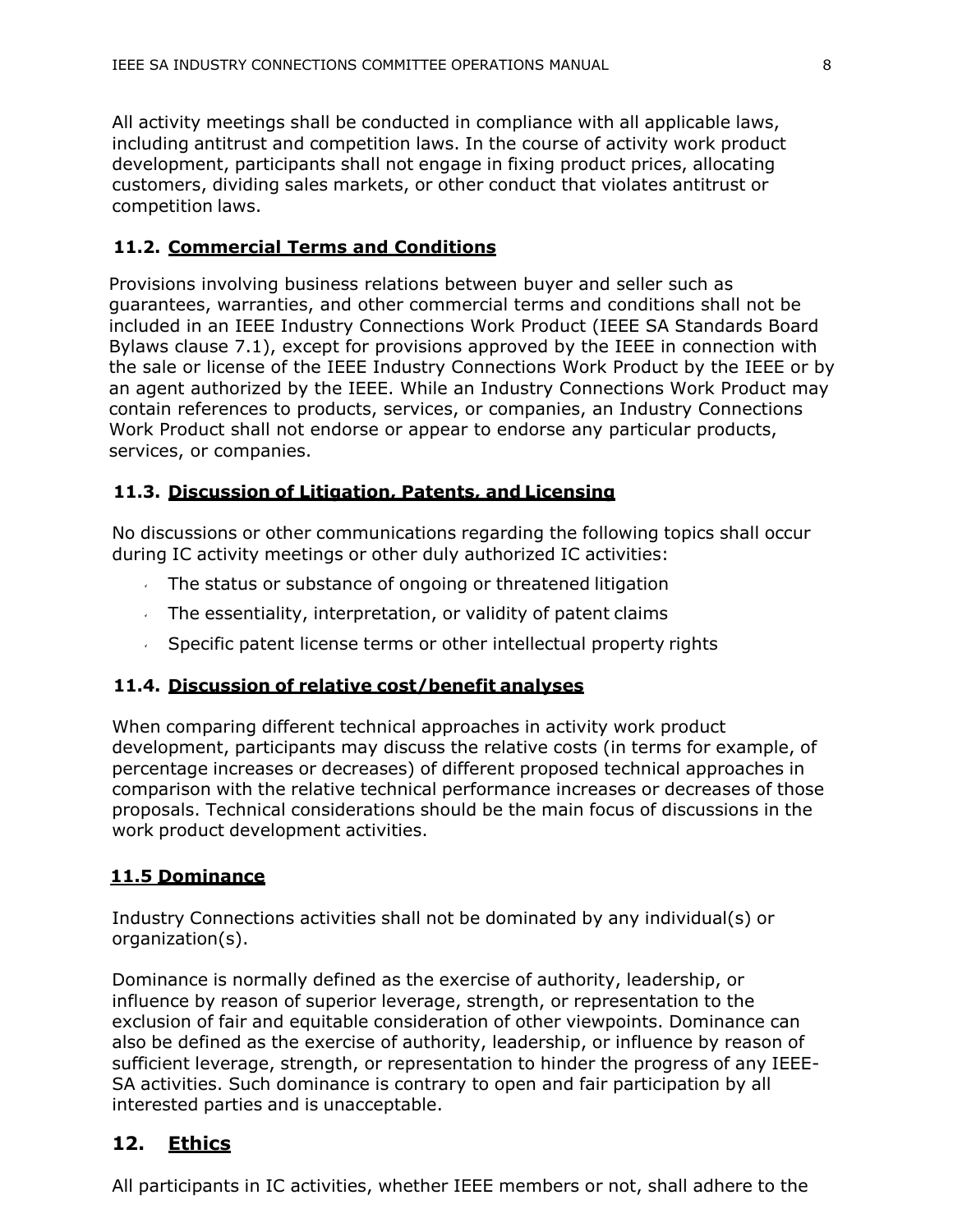# <span id="page-10-0"></span>**13. Disclosure of Affiliation**

Every member and participant in an IC activity shall disclose his or her employer and any other affiliations as defined in subclause 5.2.1.5 of the IEEE SA Standards Board Bylaws.

# <span id="page-10-1"></span>**14. Call for Mediation**

IC activity members unsatisfied with the procedures or process of the activity are encouraged to resolve matters of concern within the activity's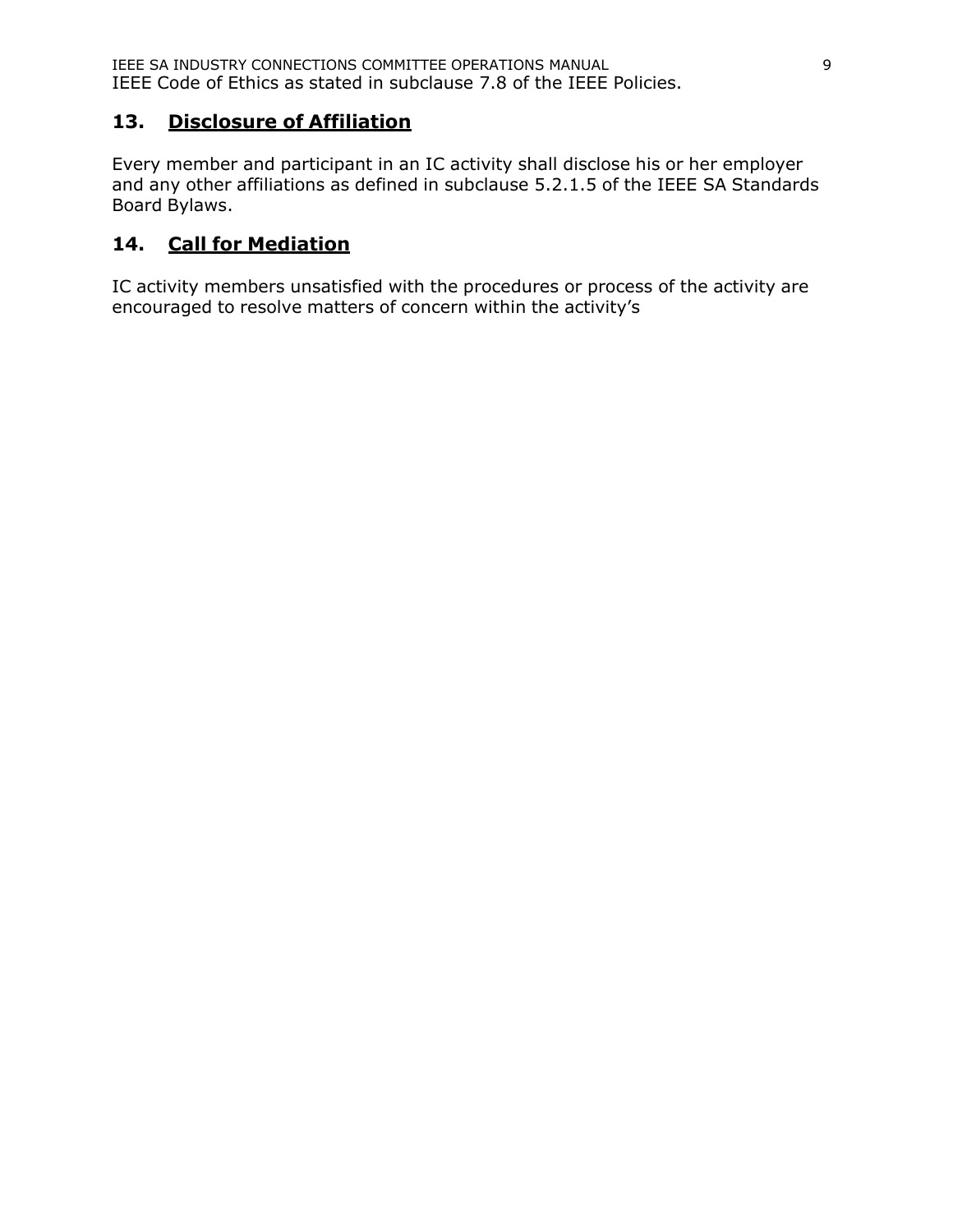leadership/membership/sponsoring committee. In the event that resolution within the activity structure is not achieved, such matters may be brought to the attention of ICCom for mediation. Under no circumstances shall issues of disagreement be made public (external to ICCom) without ICCom's consent.

In the event of a dispute concerning the eligibility of a participant in an activity, the conduct of activity membership, or any other non-technical matter that is brought before ICCom for mediation, ICCom shall appoint an impartial panel of three ICCom members to hear the concerns of the affected party and the position of the Chair of the activity. Based on that hearing, the panel shall issue a report and recommended course of action to be approved by the ICCom membership. Upon approval by ICCom, the activity Chair shall be notified of ICCom's decision and implement the recommendations of ICCom.

In the case where the issue raised to ICCom is determined to be technical in nature, ICCom may refer the issue back to the activity structure without action.

Concerns regarding the decisions or actions of ICCom may be submitted to the responsible commmittee of the IEEE SA Board of Governors for consideration.

# <span id="page-11-0"></span>**15. IC Activity Documents**

All documents that are produced and published by an activity shall include an IEEE-SA approved notice and disclaimer related to copyright, patents and liability. An approved version of the notice and disclaimer shall be available on the IC Program web site. Where activity work products are in the form of an event, including exhibits, workshops, and other such gatherings, promotional material for the purpose of advertising such events shall be exempt from including this notice and disclaimer.

# **15.1. Draft Industry Connections Work Products**

All draft Industry Connections Work Products shall be clearly labeled to indicate they are drafts.

### **15.2. Draft Industry Connections Work Product copyright statements**

All draft Industry Connections Work Products shall carry a copyright statement that: a) The Work Product is a draft

- b) The Work Product is subject to change
- c) The Work Product shall not be utilized for conformance/compliance purposes.

A draft Industry Connections Work Product may be distributed without charge to the participants for that Industry Connections activity. Other persons seeking permission to reproduce the draft Industry Connections Work Product, in whole or in part, must obtain permission from the IEEE Standards Department.

The IEEE SA Industry Connections activity document template provides example text to meet the above requirements.

# <span id="page-11-1"></span>**16. Intellectual Property Rights**